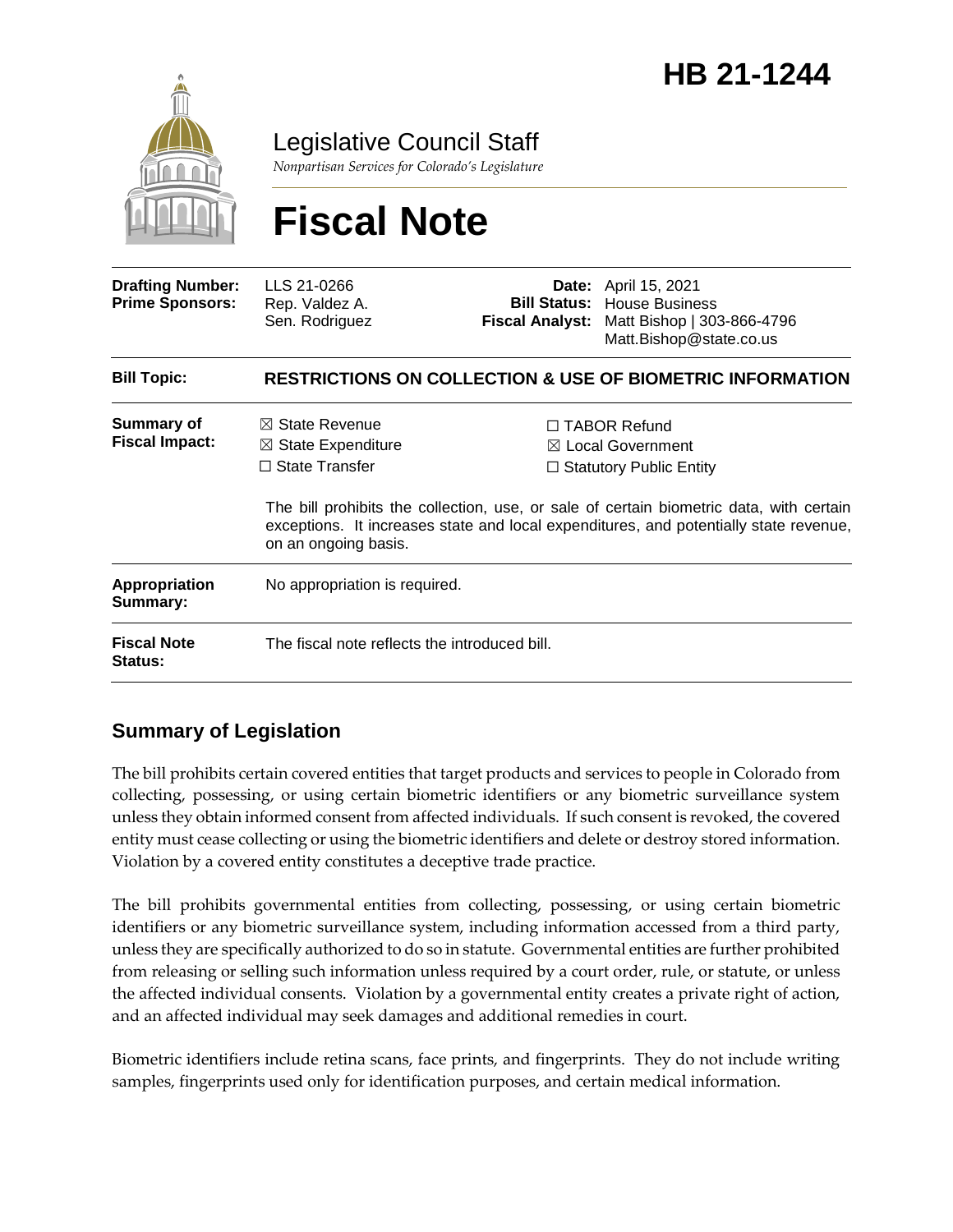Page 2

## **State Revenue**

To the extent that individuals file civil actions under the bill, filing fee revenue will increase and will be distributed to multiple cash funds. In the event the Attorney General or a district attorney bring an action alleging a deceptive trade practice, revenue from civil penalties may also increase. Assuming a high level of compliance by affected businesses, penalty revenue to the General Fund is assumed to be less than \$20,000 per year. Revenue from court fees and civil penalties is subject to the state's TABOR revenue limit.

## **State Expenditures**

The bill may increase state expenditures in several state agencies beginning in FY 2021-22 as described below.

**Judicial Department.** Trial courts may see an increase in cases for instances of deceptive trade practice or for civil actions against governmental entities. The fiscal note assumes that covered entities and governmental entities will generally follow the law, and no change in appropriations is required.

**Department of Law.** Workload will increase in the Department of Law to address cases filed against the state. Each case is estimated to cost \$20,000 and 0.1 FTE (an average of 188 hours at a blended rate of \$106.34 per hour). If a large number of cases is filed, the department may seek additional funding through the annual budget process.

The department may see an increase in deceptive trade practice complaints. The department prioritizes consumer protection complaints and addresses as many as can be accomplished within existing appropriations.

**Department of Personnel and Administration.** Risk Management Services in the Department of Personnel and Administration (DPA) oversees the state response to liability claims and lawsuits. Based on prior punitive awards, costs may range from legal fees of \$5,400 for a settled case, to \$60,000 for a smaller compensatory award, to \$1.8 million or more for a large compensatory award. These expenditures are paid from DPA's Risk Management Fund which is funded by assessments on state agencies based on past loss experience. The fiscal note assumes that the number of cases will be low in FY 2021-22. To the extent that costs exceed what the fund can absorb, the department may seek additional funding through the annual budget process.

**Other state agencies.** Workload may increase in other state agencies, including state institutions of higher education, to update policies and procedures to comply with the bill.

**TABOR refunds.** The bill increases state revenue subject to TABOR. For FY 2022-23, the March 2021 LCS forecast projects revenue to fall short of the TABOR limit by \$28.6 million, or 0.2 percent of the limit. If actual revenue exceeds the limit, the bill will increase the amount required to be refunded to taxpayers from the General Fund in FY 2023-24.